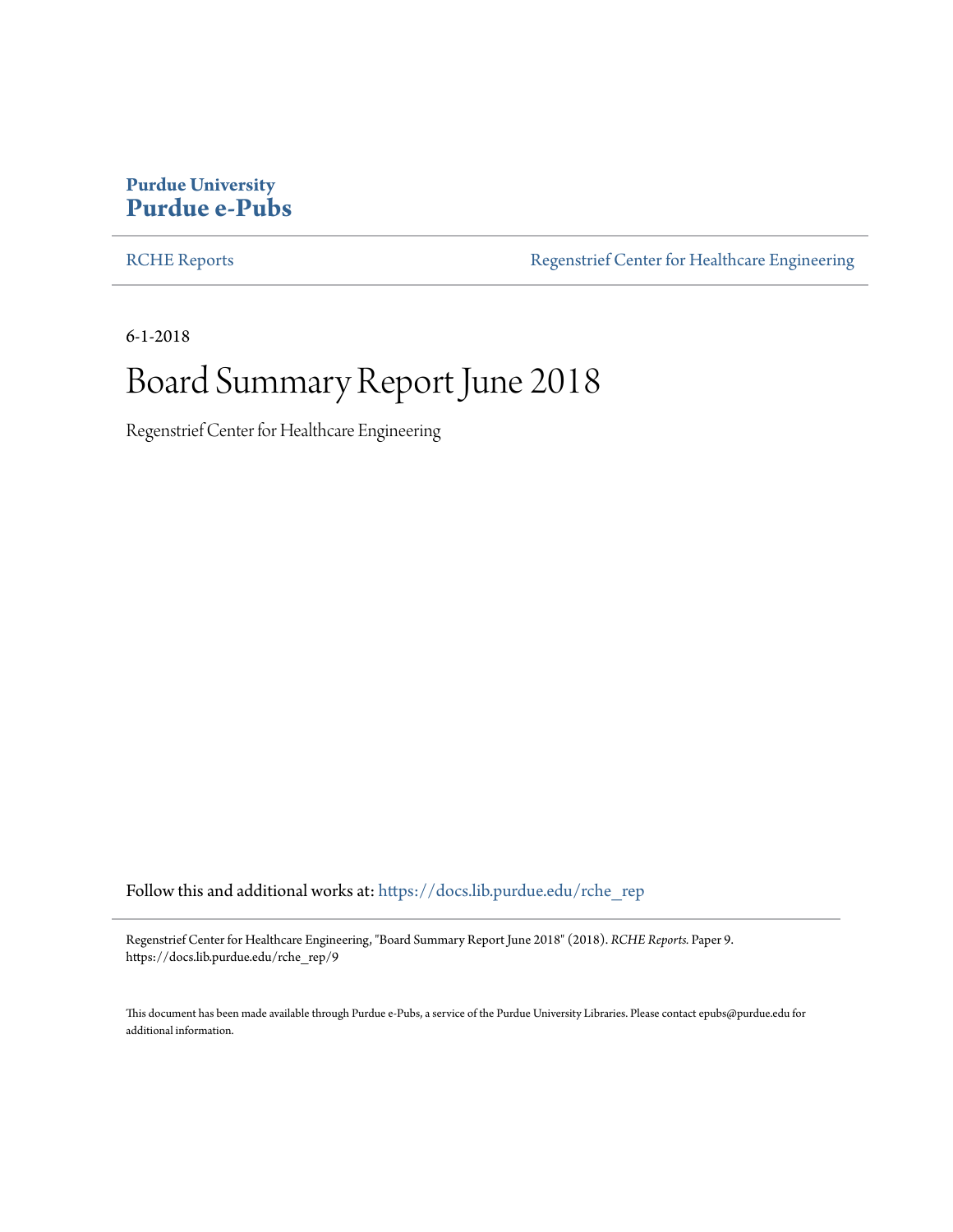## **Regenstrief Center** for Healthcare Engineering

# **Board Summary Report** June 2018

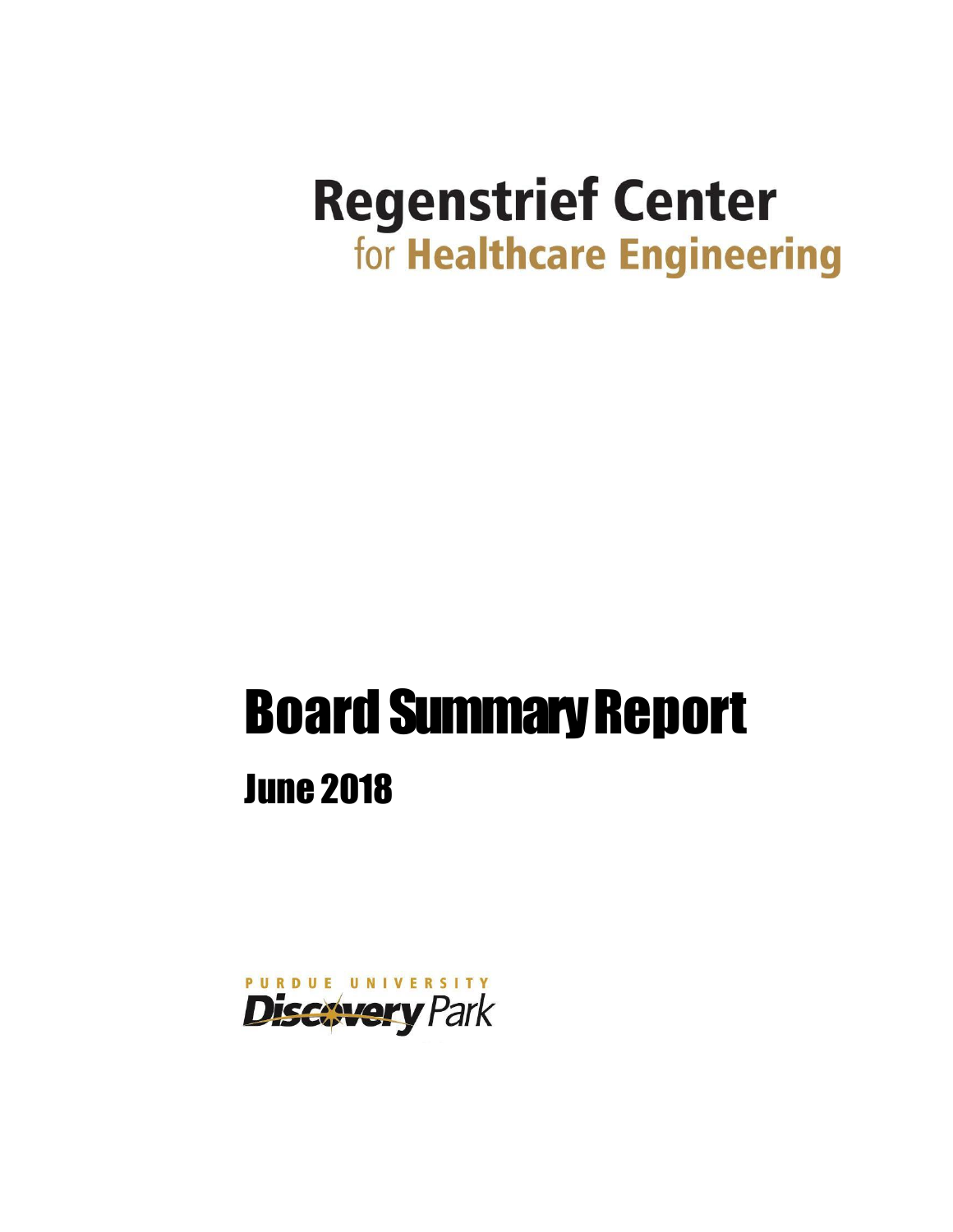| Summary                                                      | Page<br>1      |
|--------------------------------------------------------------|----------------|
| Discussion of 2019-2024 Grant Agreement                      | 1              |
| <b>Operating Budget Update</b>                               | 1              |
| <b>Endowment Update</b>                                      | 1              |
| <b>Purdue Support of RCHE</b>                                | $\overline{2}$ |
| <b>RCHE-Core Faculty Hiring</b>                              | $\overline{c}$ |
| Purdue Data Science Initiative                               | $\overline{3}$ |
| College of Engineering Healthcare Engineering Workshop       | $\overline{3}$ |
| IU School of Medicine/Purdue Collaboration                   | $\overline{3}$ |
| <b>Executive Vice President for Research Equipment Grant</b> | $\overline{3}$ |
| <b>RCHE</b> Events                                           | 3              |
| <b>Sponsored Events</b>                                      | $\overline{3}$ |
| <b>Outreach Events</b>                                       | $\overline{4}$ |
| <b>Purdue Healthcare Advisors</b>                            | $\overline{4}$ |
| <b>PHA Direct</b>                                            | 5              |
| <b>Blended Proposals</b>                                     | 5              |
| <b>Research Activities</b>                                   | 6              |
| <b>RCHE-Affiliated Faculty</b>                               | 6              |
| <b>RCHE</b> Research                                         | $\overline{7}$ |
| <b>Other Activities</b>                                      | 8              |
| <b>REMEDI</b> Update                                         | 9              |
| <b>RCHE Financials</b>                                       | 9              |
| One Year Action Plan                                         | 9              |
| Conclusions                                                  | 10             |
| Appendices                                                   | 12             |
| Appendix A: 2017-2018 Action Plan Metrics                    | 13             |
| Appendix B: Metrics for 2018-2019                            | 16             |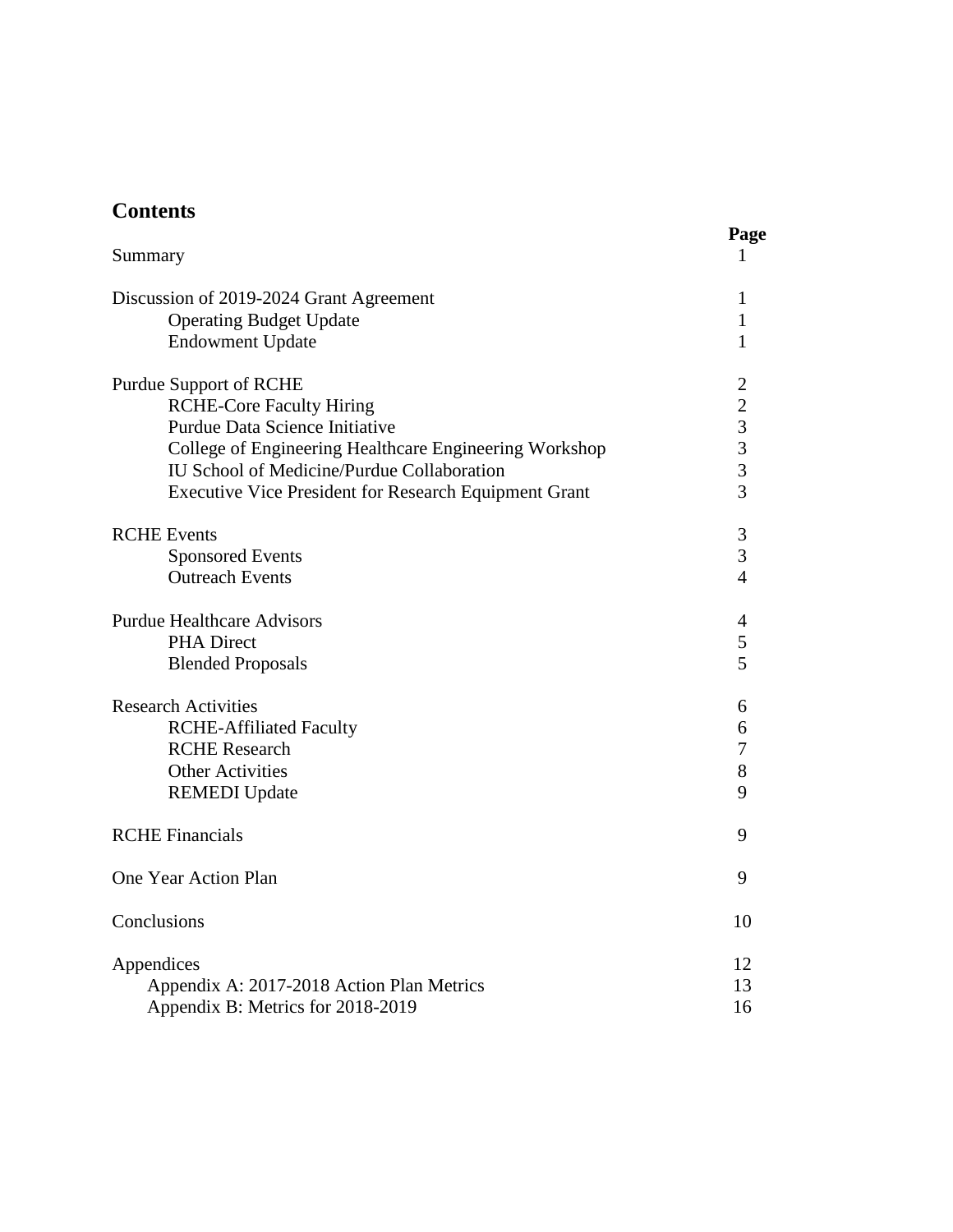#### **Summary Report**

The Regenstrief Center for Healthcare Engineering (RCHE) strives to conduct nationally recognized research that ultimately leads to improved quality, accessibility, equity and affordability of healthcare delivery. Our mission is to *pursue a proactive, patient-centered, and wellness-focused healthcare delivery system by conducting impactful research that leverages collaborative partnerships.* We focus on the generation, diffusion and adoption of evidence to better inform healthcare policy and practice. Our expertise in systems thinking, lean methodologies, and engineering design places us in a unique position to address Sam Regenstrief's vision of effective and efficient healthcare delivery.

In this Board summary report, we briefly discuss the recently signed 2019-2014 Grant Agreement and describe RCHE activities and accomplishments in research, outreach and education since the last report provided to the Program Committee in December 2017. Additional details may be found in the June 2018 Board Supplemental Report.

#### **Discussion of 2019-2024 Grant Agreement**

The Regenstrief Foundation has agreed to provide support to RCHE from 2019-2024. This renewal grant differs somewhat from previous grants. In particular, the \$2M per year over five years will be distributed as follows:

- \$1M as operating funds to RCHE,
- \$1M as matching funds to the Purdue Foundation.

For the matching funds, \$2M of carryover from the 2014-2018 grant funding will also be provided to the Purdue Foundation for a total of \$7M. The Purdue Foundation will in turn raise an additional \$7M over the next 5 years creating a total \$14M to endow the following activities:

- Rising Star Professorship awarded to assistant or associate professors; \$500K each,
- Chaired Professorship awarded to full professors; \$1.5M each,
- Student Scholarship awarded to MS and PhD students; minimum of \$25K each,
- PhD Student Fellowship awarded to PhD students; \$1M each,

These endowments will ensure long-term engagement of Purdue faculty and students with the Center.

*Operating Budget Update* – We have refocused and prioritized our objectives to allow us to operate effectively with the \$1M per year operating funds from the Regenstrief Foundation. We are also moving to a subscription-based model for the Regenstrief National Center for Medical Device Informatics (REMEDI), as described later in this report. The net effect is that Regenstrief Foundation funds will no longer be needed to support REMEDI. Furthermore, Purdue University will waive annual facilities operations funds for our space use in Mann Hall in Discovery Park.

*Endowment Update* – Senior Associate Vice President for Advancement Jay Kahn is serving as the coordinator for the endowment effort. Purdue Development was fully informed of the matching opportunity, and the RCHE Director met with several Deans and School Chairs and their development officers to discuss RCHE's goals and objectives for the endowments. Upon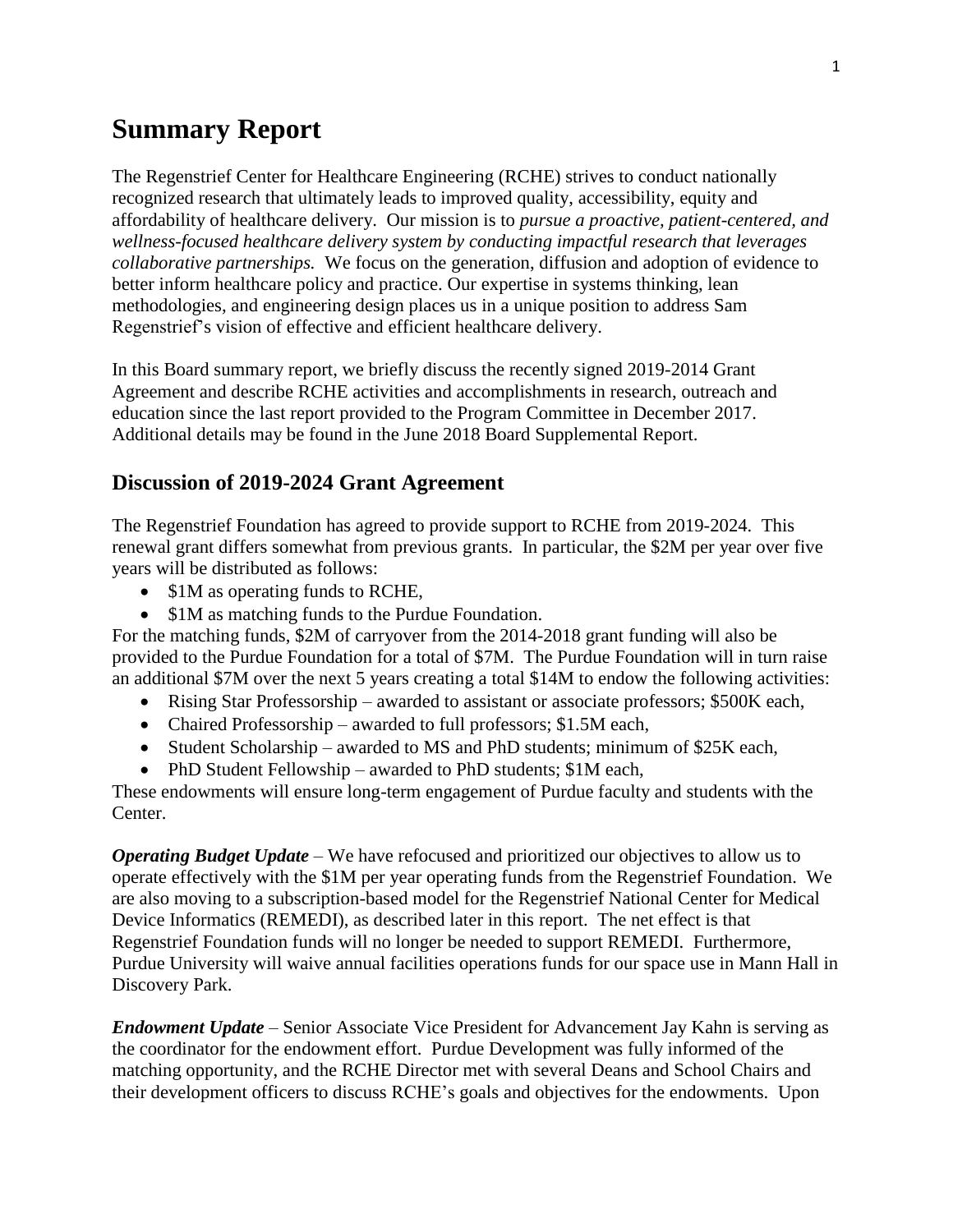the signing of the grant agreement in April 2018, we became active in fundraising. There are several proposals being considered by various Purdue Alumni, and two gifts have been secured to this point:

- A student scholarship (\$150K gift) is being contributed by the John W. Anderson Foundation and is matched with \$150K. The use of the funds will available in January 2019.
- The Gross Rising Star Professorship (\$500K gift) in the Weldon School of Biomedical Engineering, which was matched with \$500K to create two rising star professorships. The School Head for Biomedical Engineering in consultation with the RCHE Director have nominated two RCHE-affiliated faculty for these positions. If the nominations are approved by the College of Engineering and Provost, the positions will be awarded to the nominees in August 2018.

#### **Purdue Support of RCHE**

Purdue University's support of RCHE has included the hiring of RCHE-core faculty and multiple research initiatives that support RCHE-affiliated faculty and their students. We briefly describe five such efforts that occurred in spring 2018.

*RCHE-Core Faculty Hiring* - The Dean of Engineering (Mung Chiang) newly committed to hiring five RCHE-core faculty in the College of Engineering over the next five years. A search committee of seven faculty was established.

Phone interviews were conducted in December and January, and four faculty were invited to the Purdue University campus for interviews. Two candidates were considered to be exceptional. One of these candidates, **Zachary Hass**, has accepted our offer and will start in August of this year. Zachary holds a PhD in statistics and is completing a postdoc in Purdue's School of Nursing. He will hold a joint appointment in the Schools of Nursing and Industrial Engineering. He is interested in the application of statistical methods to answering questions in health services research. He is currently working on problems related to health outcomes and program evaluation for long term care support



and services. Zachary's CV is provided in the June 2018 Board Supplemental Report.

We will reconvene the search committee this summer. In addition, we will develop and post the advertisement for new faculty during the fall semester. We will work to initiate the search in early fall, with a goal of starting interviews by January 2019.

*Purdue Data Science Initiative* – In March 2018, Purdue developed a request for proposals for transformative research data science in four areas: healthcare, public policy, defense, and data science theory. Efforts in each area were administered by the corresponding institute in Discovery Park; RCHE led the effort in data science in healthcare. Almost half of the received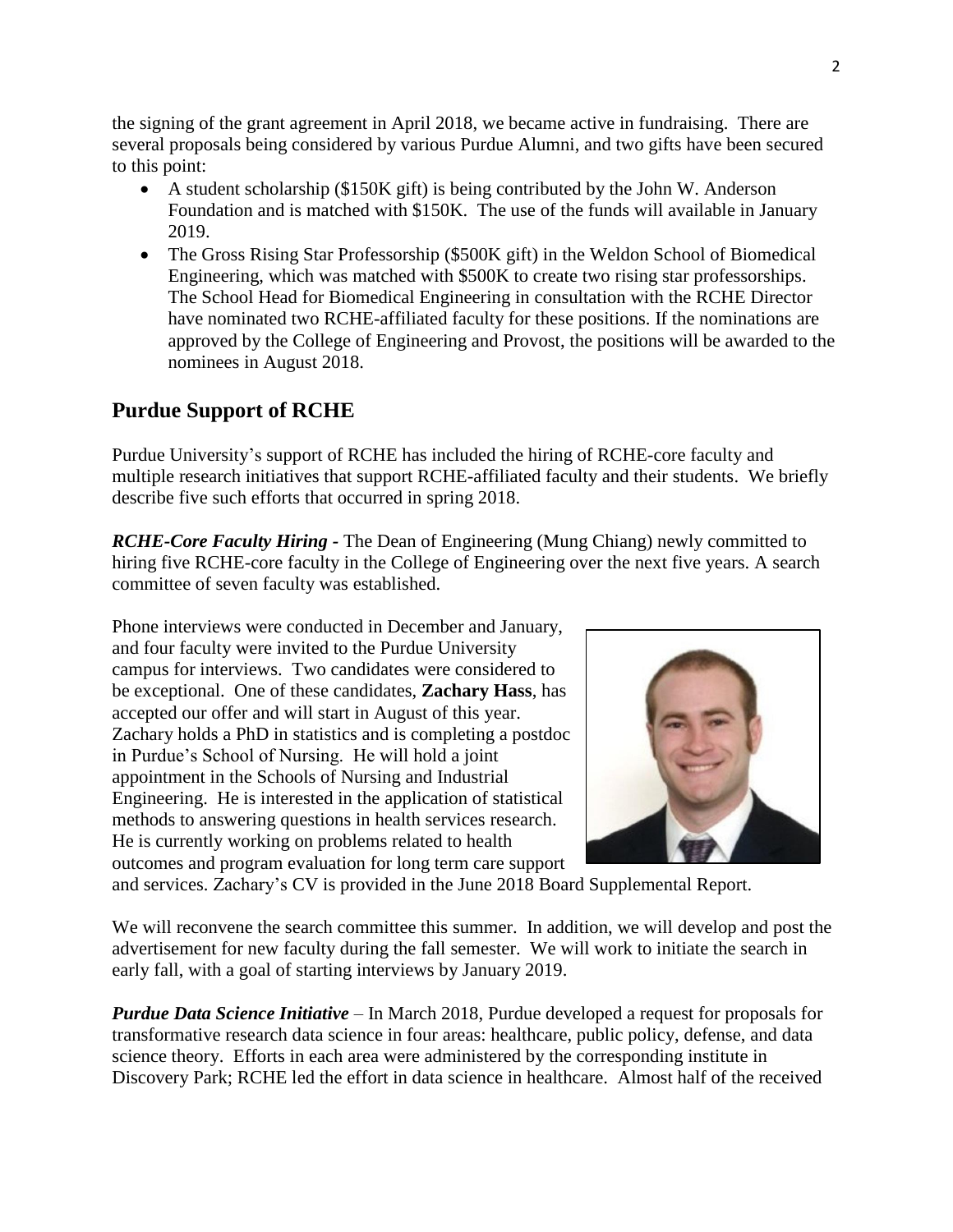proposals (24 of 52) were for healthcare. Approximately \$800K in funding for a two-year period was awarded in healthcare. Winning proposals included:

- Causally-driven Healthcare Science From Observational and Experimental Studies to Personalized and Improved Patient Outcomes, PI: Elias Bareinboim, Computer Science
- Fingerprints of the human brain: a data science perspective, PI: Juaquin Goni, Industrial Engineering
- Using the One Health approach for combating antimicrobial resistance (AMR): creating an integrated framework for the collection, analysis, and interpretation of data necessary to establish a comprehensive AMR surveillance system in Indiana, PI Audrey Ruple, College of Veterinary Medicine

*College of Engineering Healthcare Initiative* – In February 2018, the College of Engineering supported a workshop in Healthcare Engineering. A Biomedical Engineering faculty member and RCHE director facilitated the workshop with two Associate Deans. The result of the workshop was a request for proposals in the area of healthcare engineering. A total of 25 proposals were received and four were selected for funding. A total of \$250K was awarded to winning proposals that included:

- A Real-Time Drug Response Tracking System for Precision Medicine, PI: Yuehwern Yih, Industrial Engineering and RCHE Associate Director
- Stretching the Materials Design Frontier in Organic Bioelectronics, PI: Chi Hwan Lee, Biomedical Engineering

*Indiana University School of Medicine/Purdue University Initiative –* In April 2018, a request for proposals was issued. The goal is to identify and support addiction care technologies that are effective in deterring and monitoring addiction among vulnerable patient populations in both clinical (e.g., neonatal abstinence syndrome) and community (e.g., opioid abuse) setting. A total of \$300K will be used to support three proposals. Eligible proposals must include both a Purdue Engineering/RCHE faculty member and an IU School of Medicine faculty member as investigators. Awards will be made in June 2018.

*Executive Vice President for Research Equipment Grant* – Each year the EVPRP office provides potential funding for equipment to support Purdue researchers. This year RCHE received approximately \$100K to construct a 13-node high performance computing environment. This will support the conduct of reproducible and transportable research using heterogeneous health data from the electronic health record, imaging data, and claims. The equipment was received and configured in April 2018.

#### **RCHE Events**

The sponsored events and outreach activities described below increased engagement between RCHE and Purdue faculty and students and increased our visibility at the state, national, and international level.

#### *Sponsored Events in spring 2018*:

• **REMEDI Pump Collaborative Conference** – Held in the Big 10 Conference Center in Chicago on April 18 - 20. We successfully met our goal of bringing together a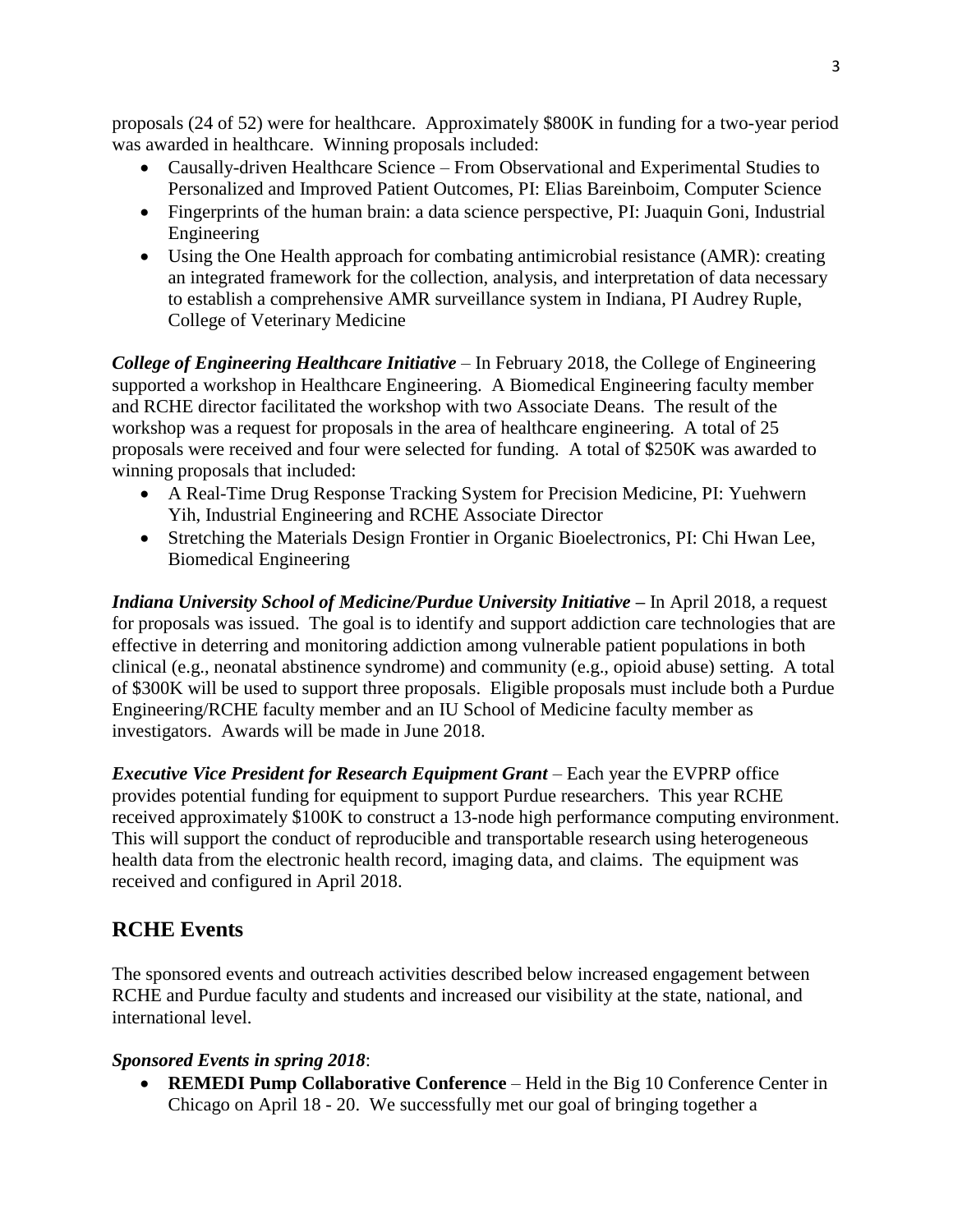collaborative community of pharmacists, nurses, researchers, and vendors. This had the highest attendance of all REMEDI conferences with over 80 participants and 20 speakers. Participating providers included University of Michigan Health, Ochsner Health, Aurora Health, Medical College of Wisconsin, University of Iowa Hospitals, and Eskenazi Health. Vendors included Baxter, B. Braun, and BD. The heads of the American Society of Health-System Pharmacists, Institute for Safe Medication Practices, ECRI Institute, and Joint Commission also presented.

- **Seminars** four sponsored in spring. We strategically invited speakers from organizations with which we would like to initiate or increase engagement. Seminars held at Purdue included the Regenstrief Center for Healthcare Engineering **Distinguished Lecture Speaker, given by Padma Raghavan**, Vice Provost for Research and Professor of Computer Science at Vanderbilt. Other seminars in the spring were given by:
	- o Wendy Ingram, PhD, Johns Hopkins Bloomberg School of Public Health and Geisinger Health,
	- o Pinar Keskinocak, PhD, George Chair of Industrial Engineering at Georgia Tech,
	- o Colin Walsh, MD, Biomedical Informatics at Vanderbilt University Medical Center.
- **Faculty Networking Event**  $s$  two held in spring. These events start with two faculty members discussing a healthcare topic (e.g., Data Science in Healthcare), followed by a social time to network.

*Outreach Event* - In March 2018, RCHE won the bid to host the 2020 INFORMS Healthcare Conference. INFORMS is the leading international organization for operations research and analytics professionals, and is the main professional society for Industrial Engineering, Operations Management, Operations Research, and Analytics. The Healthcare Conference will

be held in the summer of 2020 in Indianapolis and will bring together roughly 600 researchers for a three-day meeting. The theme of the conference will be *Connected Care*, and



operations management, ii) healthcare analytics in the IoT, iii) enhancing the learning capacity of healthcare organizations, and iv) precision health analytics. Executive Vice President **Robert Dittus** from the Vanderbilt School of Medicine and RCHE Director **Paul Griffin** will serve as co-chairs. The Conference will serve as an excellent venue to promote the research at RCHE to an international audience. We will also involve researchers from the Regenstrief Institute and the Indiana University School of Medicine. Note that the 2017 Conference was held in Rotterdam [\(http://meetings2.informs.org/wordpress/healthcare2017/\)](http://meetings2.informs.org/wordpress/healthcare2017/).

#### **Purdue Healthcare Advisors**

include the subthemes of i) telehealth

Purdue Healthcare Advisors (PHA) is Regenstrief Center's not-for-profit outreach initiative for the healthcare industry. A staff of over 30 specialists consults, coaches, and trains healthcare professionals in various capacities in both hospitals/health systems and physician practices. PHA's three service lines are: 1) health information technology security, 2) process improvement, and 3) quality services, including Medicare payment reform.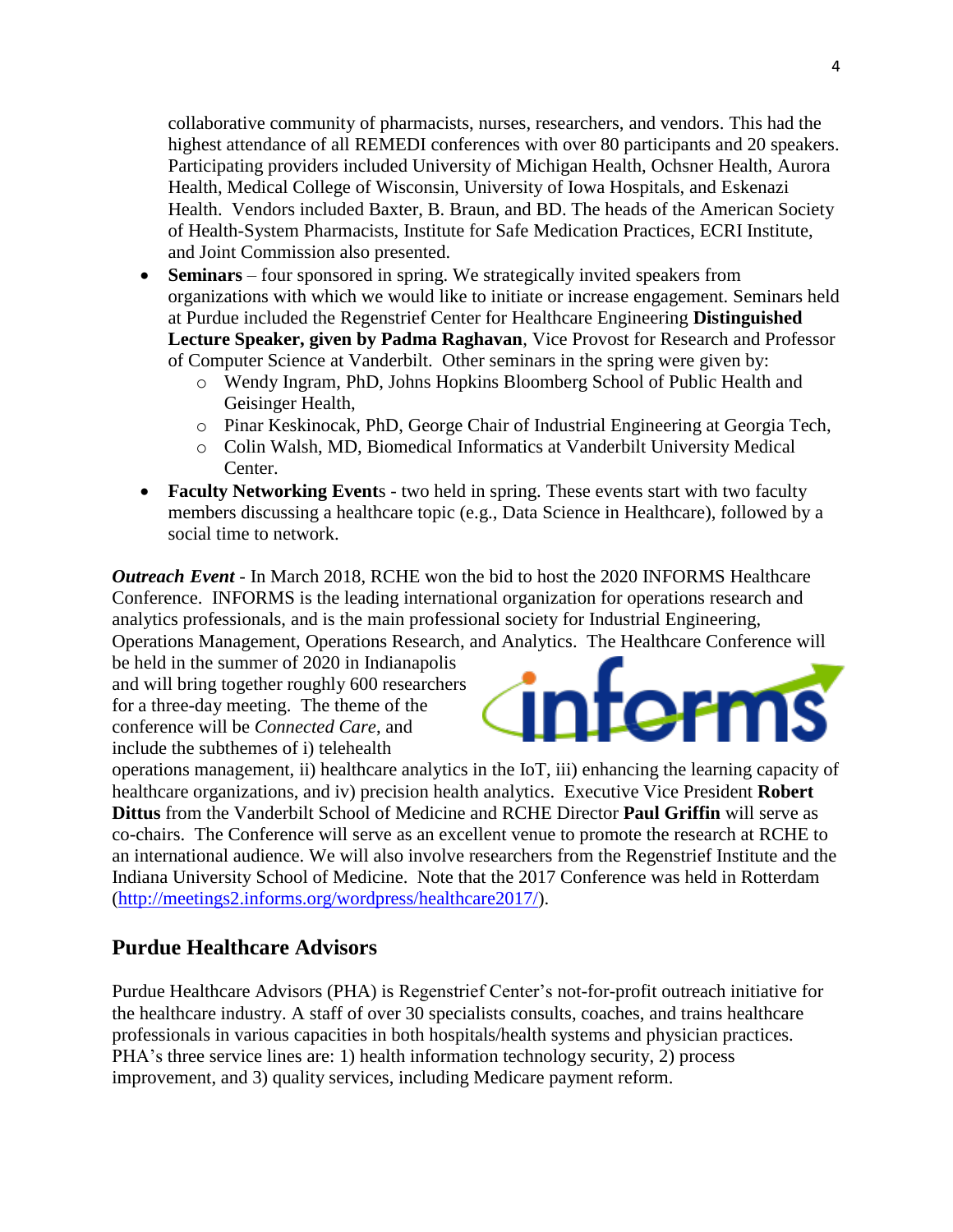We briefly describe and discuss the impact of key consulting activities undertaken by PHA this spring, the launch of an online learning platform and the development of multiple "blended" proposals with RCHE-affiliated faculty.

In 2018, PHA has provided significant provider assistance. This included:

- Engaging nearly 3,000 providers regarding compliance to the Medicare Quality Payment Program for small and under-resourced providers,
- Assisting 164 organizations with Medicaid Meaningful Use requirements, and helped 443 providers successfully attest to get incentives,
- Assisting 16 organizations with implementing chronic care management, transitional care management, and patient-centered medical home care models.

An example of one detailed initiative is the **St. Vincent Care Coordination Call Center** (C4). PHA completed preparation and facilitation of their Centralized Scheduling Value Stream Analysis (VSA), which looked at the end-to-end processes related to centralized scheduling, determined issues/gaps within those process steps and developed a work plan for the next eight months. Examples of the lean events include:

- Staffing to Demand having the right number of call representatives in place based on current call volumes as well as projected volumes;
- Clinic Onboarding Optimization they have 49 clinics to onboard by June 2019 and the current process is not ideal;
- Internal Call Center Representative Onboarding and Training to support the addition of the 49 clinics.

The next steps for this initiative is proceeding with a clinic VSA; the focus is on the Broad Ripple clinic. PHA will work the lean events for Centralized Scheduling and the Broad Ripple clinic over the remaining months of 2018 and look for opportunities to start early integration work. Moving into 2019 PHA will focus on deeper integration and moving/spreading the work efforts to other St. Vincent clinics.

*PHA Direct* – In March 2018, PHA announced the launch of PHA Direct, a **new online platform** for instruction, coaching and community building. PHA Direct offers the convenience,

flexibility, and seamless collaboration options of online (versus in-person) training, using the award-winning D2L Brightspace Learning Management System to offer easy-to-use, interactive, and customized learning experiences. PHA Direct offers **eLearning courses** with easy access to materials to support training and certification programs from PHA.



The platform also offers multimodal, collaborative tools such as the ability to text, email, leave Video and audio comments, post on-discussion threads, blog or otherwise interact with colleagues and PHA experts. Finally, in May the **kCards** feature was rolled out as a soft-skill approach to behavioral change. It provides users with small-step, daily exercises to master new skills in the areas of team facilitation, change making, lean leadership, resilience and more.

*Blended Proposals* – As mentioned in the December 2017 report to the Program Committee, it is a goal of RCHE to focus on implementation science in healthcare delivery by having RCHE-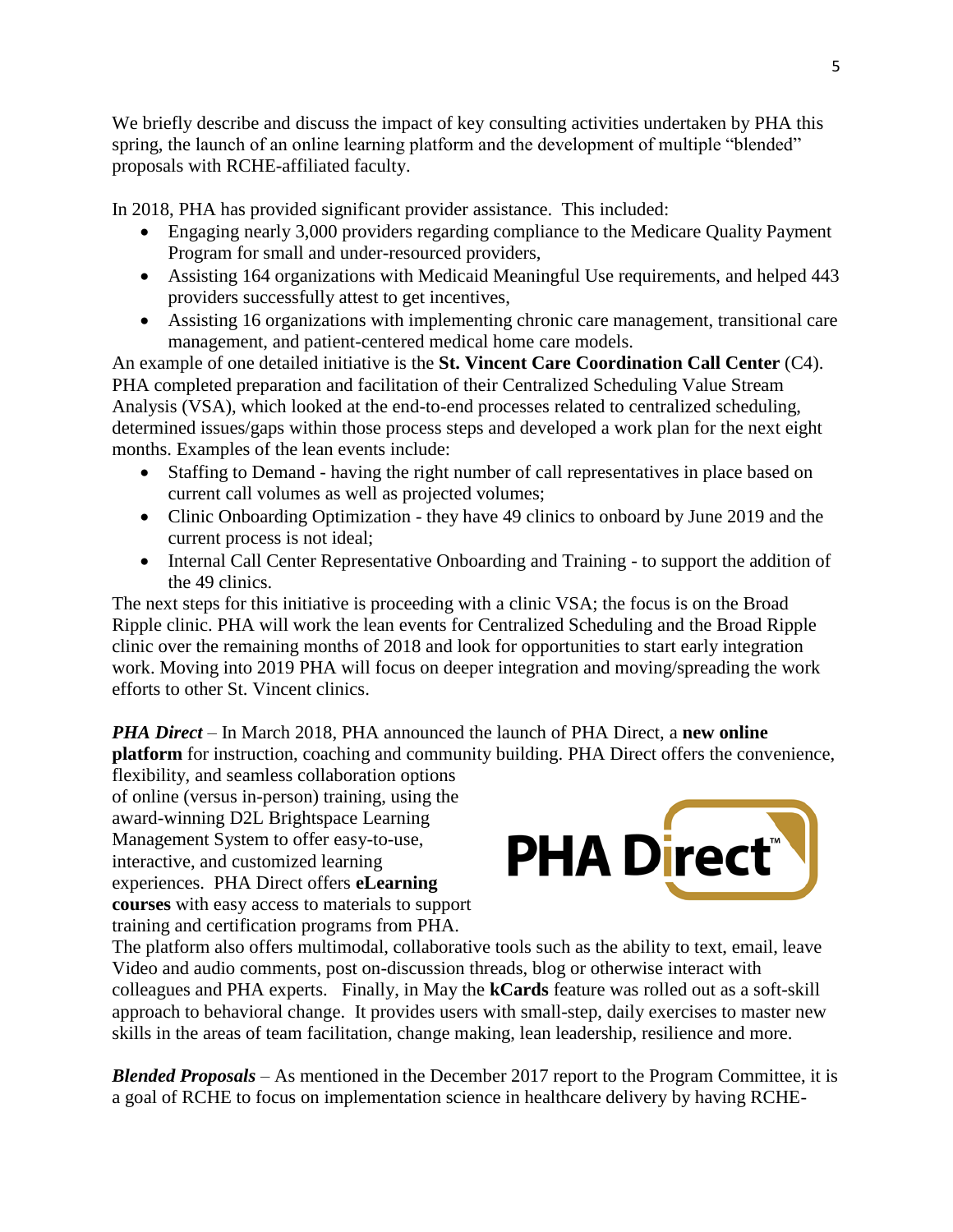affiliated faculty and PHA staff work together on proposals when appropriate. We believe that having PHA together with academic faculty addressing healthcare improvement from a system's perspective is unique to RCHE. As examples of this type of collaboration, two proposals, each at roughly \$4M over two years, were submitted in April to the Centers for Medicaid & Medicare Services (CMS):

- An HIT-Enabled Community-Wide Approach to Opioid Treatment the goal is to improve patient care regarding opioid addiction treatment and referral coordination in Northeast Indiana. We will make improvements through advanced Meaningful Use and referral management, system analysis design, and community involvement, for regional mental health and addiction, primary care, hospital, and specialty care providers. Efforts are intended to reduce opioid prescribing, increase usage of the State INPSECT drug prescription monitoring system, and increase referrals and treatment to addiction services. This includes RCHE faculty and graduate students from the Schools of Nursing and Industrial Engineering, and the College of Pharmacy.
- *Cost Effective Quality Care for Indiana's Long-Term Care Medicaid Patients* the goal is to improve the quality and cost of care for Indiana Medicaid (LTC) patients in a target region within the state. Improvements will be made through enhanced meaningful use compliance, analytics, technology and efficient processes designed for evidence-based *care transitions and medication management* within the region. This will reduce unnecessary ED visits and hospital admissions. This includes RCHE faculty and graduate students from the Schools of Nursing, Biomedical Engineering, and Industrial Engineering, and the College of Pharmacy.

We will continue to develop this unique relationship.

#### **Research Activities**

Our support of research efforts also has become more strategic. First, we have worked to develop a few key partners with whom we have a strong synergy and can find much potential research in common from a strategic perspective. Second, we have actively recruited faculty with specific skill sets the build the capabilities we need to address our three research themes. Finally, we have put a greater emphasis on externally funded research, including the blended research proposals with PHA.

*RCHE-Affiliated Faculty* - From January 2018 to the writing of this report, we have targeted growth in some specific areas for RCHE-affiliated faculty based on our strategic plan. These included faculty in the areas of data science in healthcare, precision care, and point of care monitoring for improved access. As a result, the number of RCHE clinical and faculty affiliates has grown from 24 to 35 members. Brief descriptions of the new affiliates are provided in the June 2018 Board Supplemental Report. We have already collaborated on proposals together with all new affiliates and several have started collaborative research projects with us. Some award highlights of our new faculty-affiliates since January include:

- **Elias Bareinboim** won the NSF Faculty Early Career Development (CAREER) award, one of the most prestigious NSF honors for outstanding young researchers in science and engineering
- **Mohammad Rahman** was recognized as a World's Top 40 Business School Professors under 40 by Poets and Quants.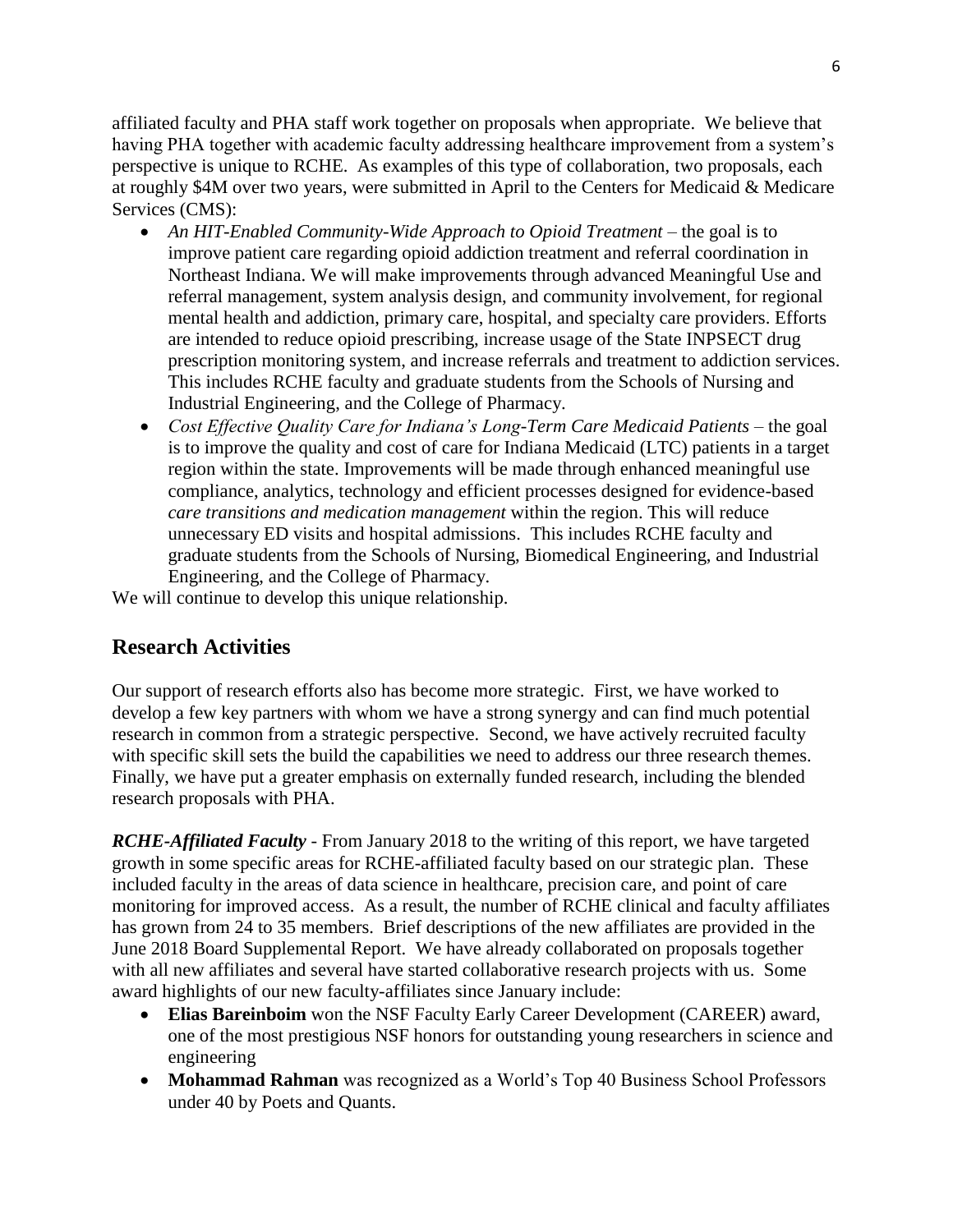- **Barrett Caldwell** received the 2018 College of Engineering Faculty Award of Excellence
- **Wenzhou Wu** won first prize for the Best Early Career Research published by *Semiconductor Science & Technology (SST)*

*RCHE- Research* – In an effort to pursue a proactive, patient-centered, and wellness-focused healthcare delivery system, we have supported research efforts in our three strategic areas: i) data science in healthcare systems, ii) capacity management, and iii) improved access. In addition, we work to continually develop strategic partnerships. Current supported efforts underway at RCHE are provided in the following Table (five examples for each area). Note that support can come in the form of student support, data/IT support, involvement of RCHE research scientists or other staff. In many cases, this support was leveraged into a corresponding research proposal or externally sponsored project.

| <b>Topic</b>                                | <b>RCHE Researchers</b>    | <b>Clinical Partner/</b>         |  |
|---------------------------------------------|----------------------------|----------------------------------|--|
|                                             |                            | <b>Researchers</b>               |  |
| <b>AREA: Data Science</b>                   |                            |                                  |  |
| Risk stratification for atrial fibrillation | Xiao Wang (Statistics) and | Ramin Zand, MD (Geisinger;       |  |
| for patients with transient ischemic        | Md. Adibuzzaman (RCHE)     | Director of Clinical Stroke      |  |
| attack or stroke                            |                            | Operations) and Vida Abedi,      |  |
|                                             |                            | PhD (Geisinger; Biomedical       |  |
|                                             |                            | and Translational                |  |
|                                             |                            | Informatics)                     |  |
| Framework software for integrated           | Ananth Grama, Jerimiah     | Bipin Karunakaran, MS            |  |
| data-driven reproducible research to        | Blocki, and Aniket Kate    | MBA (Geisinger; Vice             |  |
| support healthcare delivery                 | (Computer Science), and    | President of Enterprise Data     |  |
|                                             | Md. Adibuzzaman (RCHE)     | Management)                      |  |
| A real-time drug response tracking          | Rex Reklaitis (Chemical    | Riley Hospital; Critical Care    |  |
| system for precision medicine               | Engineering) and Poching   | Medicine                         |  |
|                                             | DeLaurentis (RCHE)         |                                  |  |
| Personalized thresholds via boosting for    | Paul Griffin (RCHE)        | Shravan Kethireddy, MD           |  |
| sepsis screening                            |                            | (Geisinger; Critical Care        |  |
|                                             |                            | Medicine) and Yajun Mei,         |  |
|                                             |                            | PhD (Georgia Tech)               |  |
| Explanatory artificial intelligence:        | Elias Bareinboim           | Marvi Bikak, MD (IU School       |  |
| structural causal models for acute          | (Computer Science) and     | of Medicine; Pulmonary           |  |
| respiratory distress syndrome treatment     | Pavlos Vlachos             | CCM Fellow)                      |  |
|                                             | (Mechanical Engineering)   |                                  |  |
| <b>AREA: Capacity Management</b>            |                            |                                  |  |
| Improving health outcomes and               | Joseph Thomas (Pharmacy)   | <b>IU Health Goshen Hospital</b> |  |
| efficiency in chronic obstructive           | and Yuehwern Yih           |                                  |  |
| pulmonary disease                           | (Industrial Engineering)   |                                  |  |
| Optimizing trauma care network design       | Nan Kong (Biomedical       | Pratik Parik, Wright State       |  |
|                                             | Engineering)               | University; Boonshoft School     |  |
|                                             |                            | of Medicine                      |  |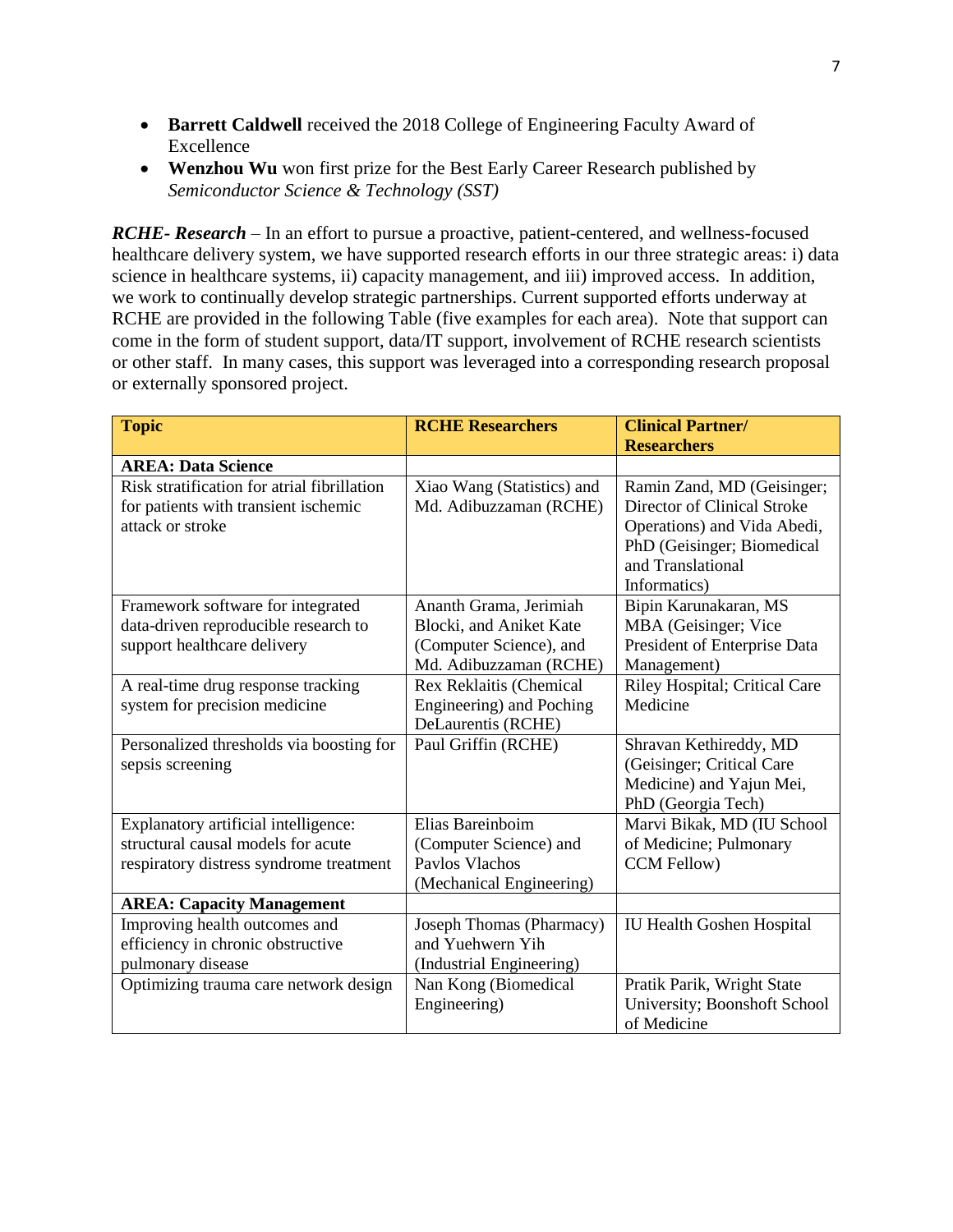| <b>Topic</b>                           | <b>RCHE Researchers</b>      | <b>Clinical Partner/</b><br><b>Researchers</b> |
|----------------------------------------|------------------------------|------------------------------------------------|
|                                        |                              |                                                |
| Engineering kangaroo mother care       | Yuehwern Yih (Industrial     | Save the Children (Uganda)                     |
|                                        | Engineering)                 |                                                |
| The impact of infusion practices on    | <b>Ben Dunford (Krannert</b> | Four nursing associations in                   |
| nursing outcomes                       | School of Management)        | the US and Canada                              |
| Modeling return on investment in self- | Paul Griffin (RCHE)          | Joy Hsu, MD, Tusynbek                          |
| management education and home visits   |                              | Nurmagambetov, PhD, and                        |
| for children with asthma               |                              | Christa Singleton, MD                          |
|                                        |                              | (Centers for Disease Control)                  |
| <b>AREA: Improving Access</b>          |                              |                                                |
| Non-invasive anemia detection          | Young Kim (Biomedical        | A. Suvannasankha, MD (IU                       |
|                                        | Engineering) and Md.         | School of Medicine;                            |
|                                        | Munirul Haque (RCHE)         | Hematology and Oncology)                       |
| Mobile-based care for children with    | Amy Schwichtenberg           | University of Toronto and                      |
| autism spectrum disorder using remote  | (Human Development and       | <b>BSMMU, NIMH</b> in                          |
| experience sampling method (mCARE)     | Family Services) and M.      | Bangladesh                                     |
|                                        | Munirul Haque (RCHE)         |                                                |
| Demand sensing to support maternal     | Yuehwern Yih (Industrial     | Gates Foundation;                              |
| and newborn health                     | Engineering) and             | ResilietnAfrica Network;                       |
|                                        | Seokcheon Lee (Industrial    | Management Sciences for                        |
|                                        | Engineering)                 | Health (Uganda)                                |
| Highly-sensitive, low-cost paper-based | Jacqueline Linnes            | Charlotte Gaydos, DrPH                         |
| molecular diagnostic platform          | (Biomedical Engineering)     | (Johns Hopkins School of                       |
|                                        |                              | Medicine)                                      |
| mHematology for care and management    | Young Kim (Biomedical        | Martin Were, MD                                |
| of sickle cell patients in sub-Saharan | Engineering) and Md.         | (Vanderbilt School of                          |
| Africa                                 | Munirul Haque (RCHE)         | Medicine; Department of                        |
|                                        |                              | <b>Biomedical Informatics)</b>                 |

Brief summaries of the listed research projects are provided in the June 2018 Board Supplemental Report. We also provide a list of peer-reviewed publications that have appeared in the past 9 months.

We continue to leverage new partnerships to increase the level of external funding. As mentioned previously, we also continue to develop a blended model of research between academic faculty and PHA staff to advance implementation science and dissemination. Finally, our research is applied in order to help inform policy and practice leading to more effective and efficient healthcare delivery.

*Other Activities* – In addition to the projects described in the Table, RCHE continues to help address opioid mitigation through a relationship with the Purdue's College of Pharmacy and Purdue Extension. Although this doesn't directly fall into our strategic areas, RCHE plays an important collaboration role for Purdue. Activities include helping to start up a 2,000 patient per day methadone clinic in Ft. Wayne, IN, working with BoilerWorRx for naloxone training and distribution, educational programs, helping with treatment capacity, etc.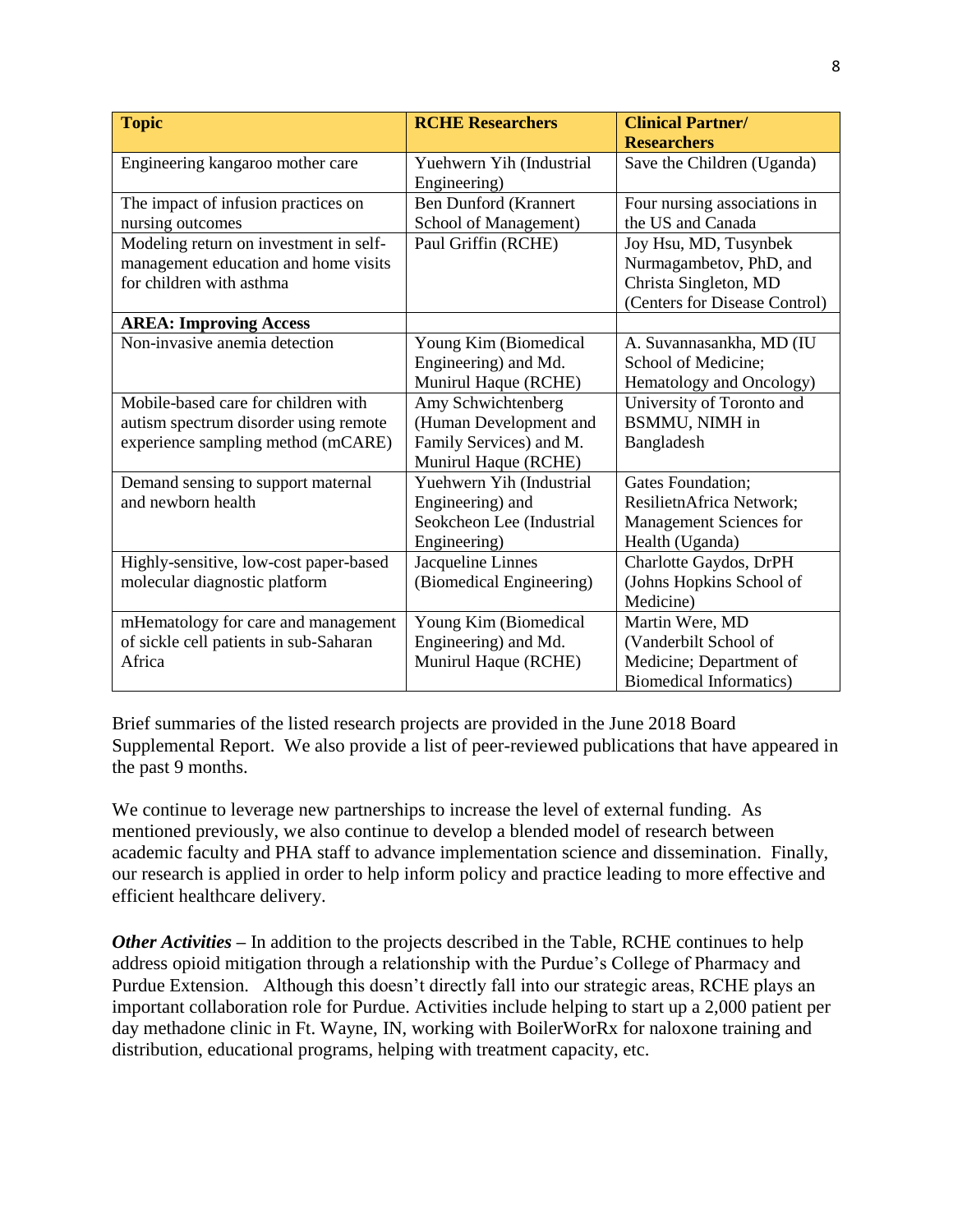*REMEDI* - The Regenstrief National Center for Medical Device Informatics (REMEDI) is an evidence-based community of practice that uses a collaborative HUB to collect data that has been captured and stored on medical devices such as smart infusion pumps. REMEDI enables vendor-neutral analytics and reporting to improve patient safety. From January 2018, the number of participants has grown from 292 hospitals in 23 states to 341 hospitals in 27 states.

The REMEDI activity has been supported by funding from the Regenstrief Foundation for over four years. The interest from the collaborative has grown to the level where we believe we can now make the activity self-supporting through a subscription-based model.

#### **RCHE Financials**

Over the past year, funding provided by the Regenstrief Foundation was used in the following three categories: i) management (administrative staff, programmer analysts, business office staff) ii) research projects (graduate students, undergraduate students, research scientists, clinical advisors), and iii) Miscellaneous (travel, faculty search, speakers, computer equipment, IT support, etc.). The annual expenditures in each category was:

| Area          | <b>Amount</b> |
|---------------|---------------|
| Management    | \$565,174     |
| Projects      | \$1,288,165   |
| Miscellaneous | \$65,436      |
| <b>Total</b>  | \$1,918,775   |

Over the same period, the total amount of external research funding for RCHE was \$8,353,565. This is a greater than **4 to 1 leverage** of Regenstrief Foundation funds.

#### **One Year Action Plan**

The metrics for the 2017-2018 One Year Action Plan as discussed in the December 2017 Program Committee Report are provided in Appendix A. Of the 26 metrics, we successfully achieved our goals for 19 of them. We partially achieved our goals for four metrics and did not complete our goals for three. For the partially completed goals, the most important was with respect to RCHE core faculty hiring. Our goal was to hire two faculty and we only successfully hired one. As a result, we will change our process for the next year. Most importantly, we will start the process earlier, be more specific in our faculty advertisement, and be more proactive in our search. For the three metrics we did not meet, two of them were poorly defined. Namely, the MS program in Health Systems will not be initiated until later this year, and so we did not have the opportunity yet to develop appropriate internships. Similarly, the RCHE Scholars program will begin in January 2019 after initial endowments are established. The third metric that we did not meet was establishing a pilot funding program with the Regenstrief Institute, although there are multiple RCHE-affiliated faculty working on externally sponsored research with faculty from the Regenstrief Institute. This will require more significant effort by the RCHE director.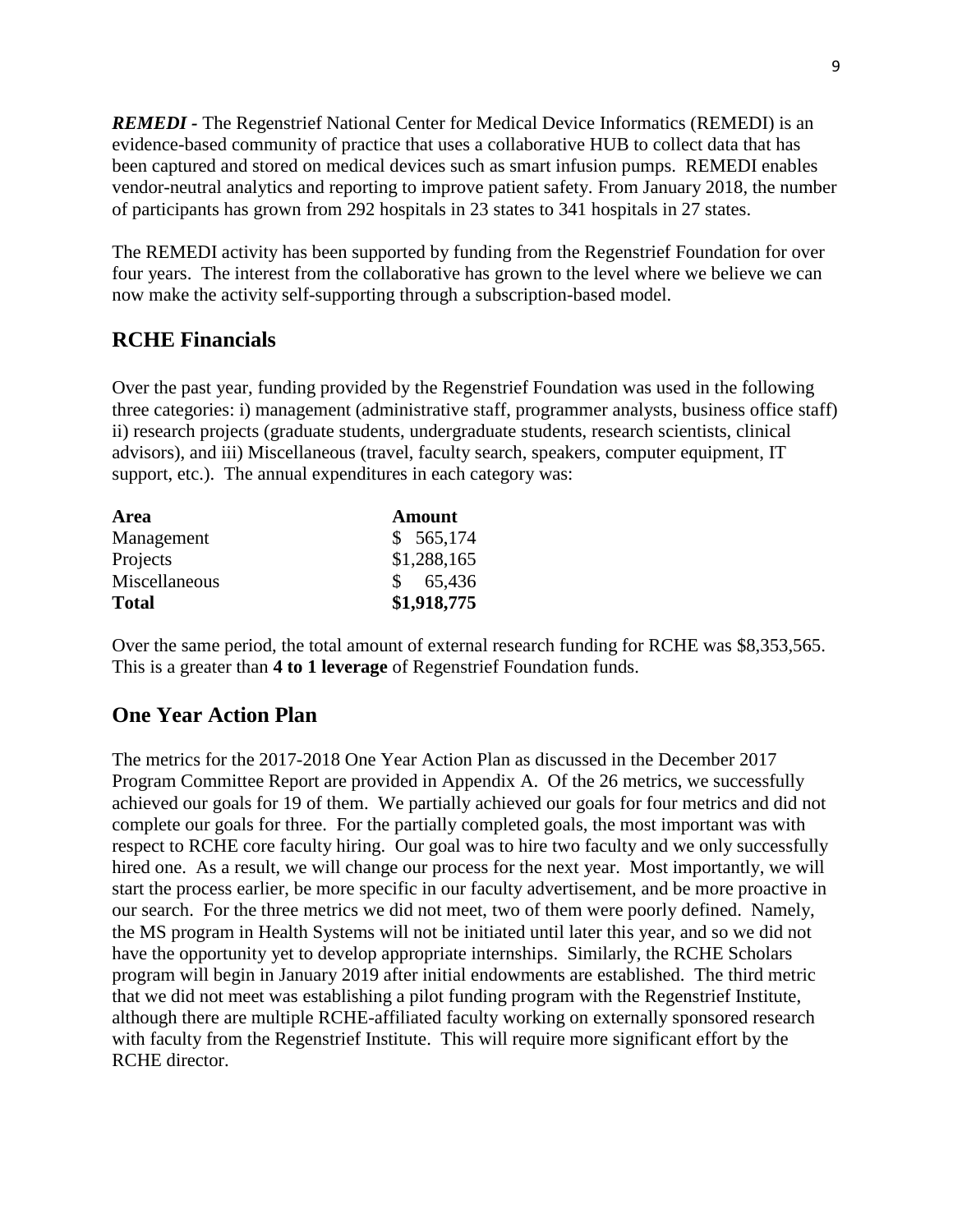Based on input from the External Advisory Committee and Faculty Leadership Committee, we have made changes for our 2018-2019 One Year Action Plan, as provided in Appendix B. Some

of the important new metrics are around fundraising to match the Regenstrief Foundation funds for establishing \$14M worth of endowments. We have also included metrics to increase our involvement with clinical researchers, in particular, the Indiana University School of Medicine. In addition, since REMEDI is being moved to a self-supporting endeavor, we will not track it for reporting the Regenstrief Foundation. Finally, 2019 is the 150<sup>th</sup> anniversary of Purdue University.



Purdue will be hosting the 150 Years of Giant Leaps celebration over the year, with health identified as one of the four key themes. This will provide several opportunities for RCHE leadership and engagement.

#### **Conclusions**

Over this year we have solidified our foundation to increase meaningful engagement between Purdue and RCHE faculty. In particular, we have hired core faculty and revised our search process to be more effective, increased our faculty affiliates to have sufficient capacity to address our research themes, and have begun the process of raising funds to provide additional faculty and student endowments. We will award two new endowments, Rising Star Professorships, this fall. We have also formed strategic partnerships with clinical researchers outside Purdue to gain access to needed subject-area expertise and data. Two examples of such partnerships are collaborations with Geisinger Health and Christiana Care. Finally, we are now using PHA's unique expertise and relationships with clinical care providers in a blended form of research that explicitly considers implementation science. As a result, we have increased the number of submitted research proposals for significant levels of external funding from agencies such as the National Institutes of Health and the CMS. In addition, most of our supported work now includes the direct involvement of clinical researchers.

For **PHA**, there are two key goals: to expand the online training environment and community of practice for PHA Direct and to continue to develop blended approaches to research with RCHEaffiliated faculty and students. The CMS funding described earlier will provide a significant opportunity to develop this approach as well as improve long term care and provider response to substance abuse for Indiana. For **REMEDI** we will continue to focus on improving patient safety and quality by supporting the collaborative community with new and improved tools but will also implement a subscription-based membership model so that future efforts will be selfsupporting.

We will continue to leverage several Purdue investments including the data science and life science initiatives – how we have directly benefited from internal funding has been described earlier. We are also beginning to plan for our participation in Purdue's 150<sup>th</sup> anniversary.

The renewal of funding by the Regenstrief Foundation will allow our faculty and students, together with our clinical research partners, to address important issues in healthcare delivery that directly impact the health and wellness of the population. The funded endowments, made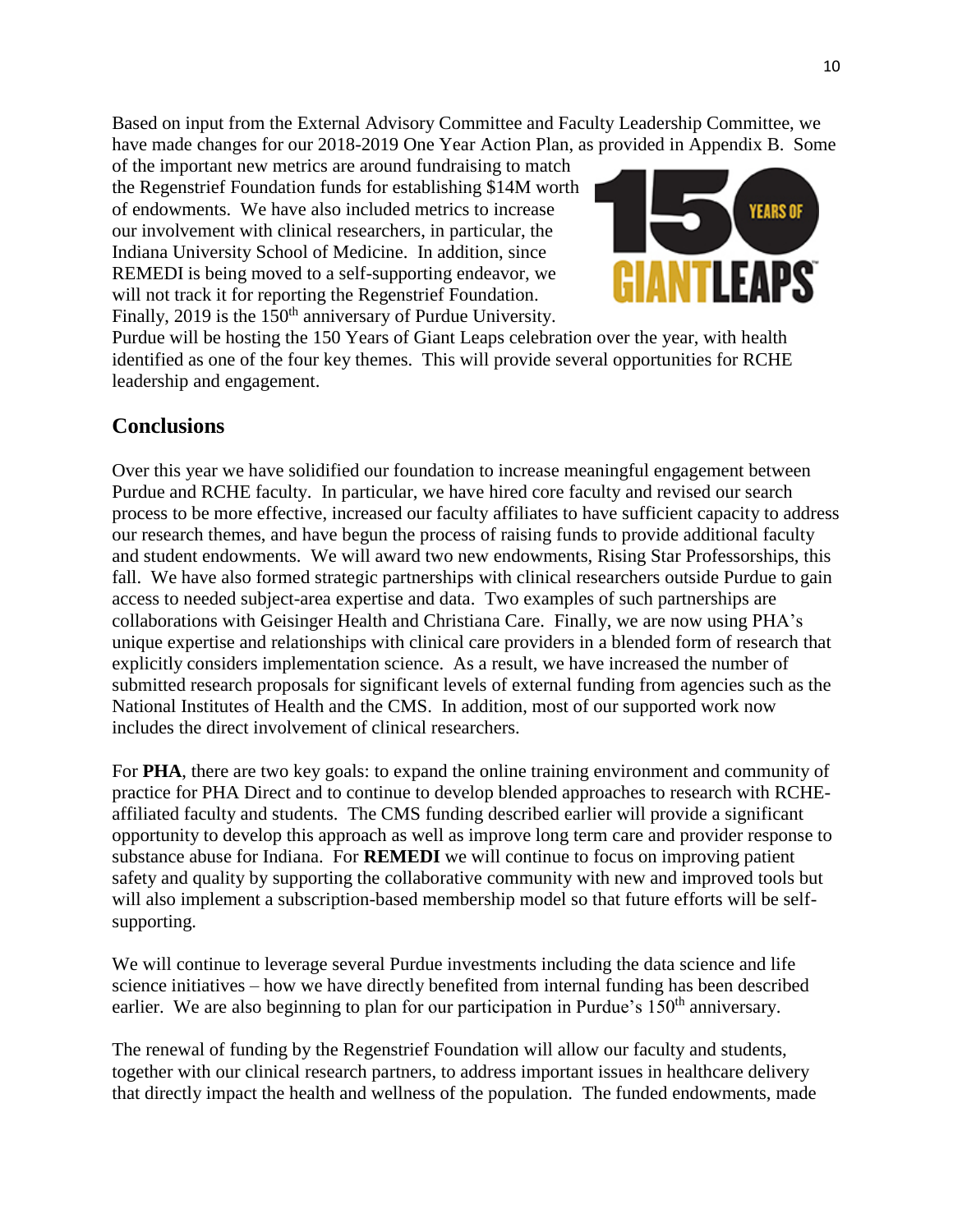possible through this funding, have also provided RCHE with a means to maintain long term engagement with Purdue faculty and students.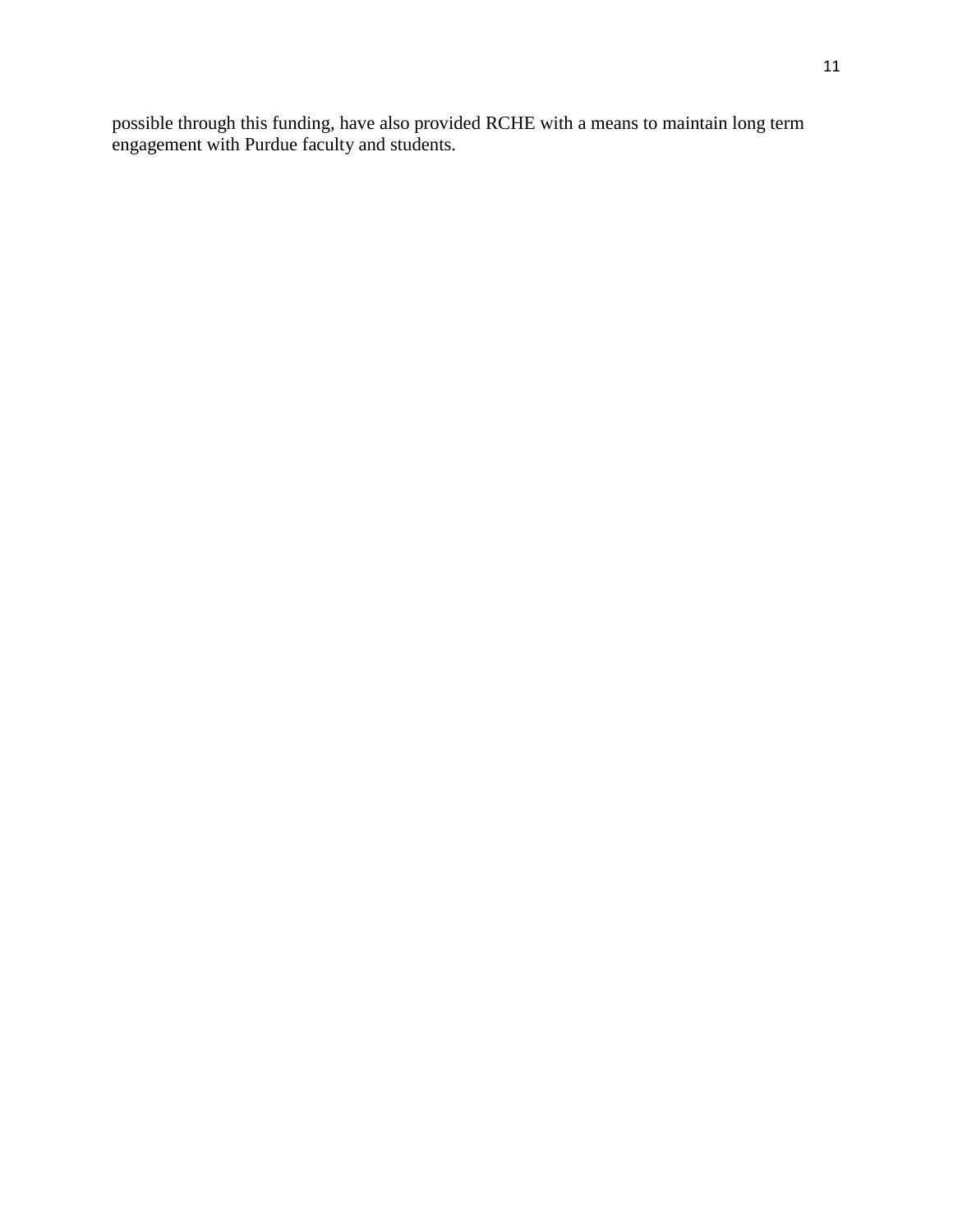#### **APPENDICES**

**APPENDIX A**: **2017-2018 Action Plan Metrics APPENDIX B**: **One-Year Action Plan, 2018-2019**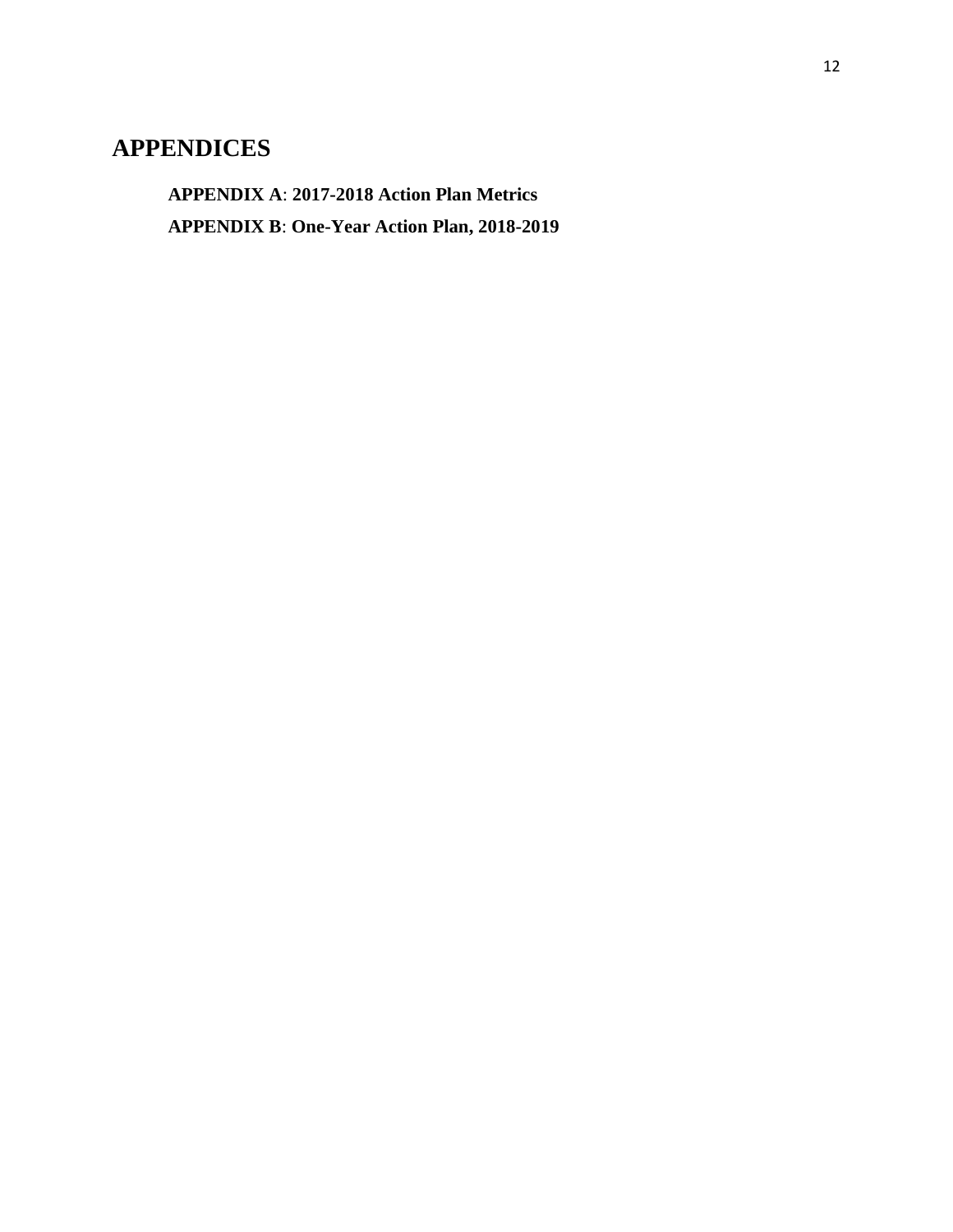#### **Appendix A: 2017-2018 Action Plan Metrics**

We summarize our metrics for the one-year action plan for 2018-2019 in the following table.

*Table 1. Timing of Regenstrief Center action plan activities and goals. Green signifies that we achieved the goal, yellow signifies that we partially satisfied the goal, and red signifies that we did not achieve the goal.*

|                                            | 2017           |                | 2018 |    | Goal           | <b>Current</b><br><b>Metric</b> |                        |
|--------------------------------------------|----------------|----------------|------|----|----------------|---------------------------------|------------------------|
|                                            | Q <sub>2</sub> | Q <sub>3</sub> | Q4   | Q1 | Q <sub>2</sub> |                                 |                        |
| <b>Faculty Recruitment</b>                 |                |                |      |    |                |                                 |                        |
| Write specifications for Regenstrief       |                |                |      |    |                | Define                          | Ad placed              |
| Center faculty positions                   |                |                |      |    |                | positions                       |                        |
| Form faculty search committees (a) and     |                | a              | b    | b  | $\mathbf b$    | Hire 2                          | <b>Hired 1</b>         |
| conduct searches (b)                       |                |                |      |    |                | faculty                         | faculty                |
| Define Regenstrief Center faculty          |                |                |      |    |                | 12 faculty                      | 34 faculty             |
| affiliate requirements and recruit         |                |                |      |    |                | affiliates                      | affiliates             |
| Define Regenstrief Center faculty          |                |                |      |    |                | Recruit                         | Faculty                |
| leadership guidelines/support and          |                |                |      |    |                | faculty                         | Recruited              |
| recruit                                    |                |                |      |    |                |                                 |                        |
| <b>Student Recruitment</b>                 |                |                |      |    |                |                                 |                        |
| <b>Develop Regenstrief Center Scholars</b> | a              | $\mathbf b$    |      | b  |                | 5 Regenstrief                   | 0 scholars             |
| program (a) and recruit (b)                |                |                |      |    |                | Center                          |                        |
|                                            |                |                |      |    |                | scholars                        |                        |
| Engage undergraduate capstone design       |                |                |      |    |                | 4 capstone                      | 4 capstone             |
| with Regenstrief Center efforts            |                |                |      |    |                | projects                        | projects               |
| <b>REMEDI</b> Engagement                   |                |                |      |    |                |                                 |                        |
| Pilot project matching REMEDI data         |                |                |      |    |                | 1 pilot                         | 1 pilot                |
| and EHR                                    |                |                |      |    |                | project                         | project                |
|                                            |                |                |      |    |                |                                 | (Cameron)              |
| Determine "value" of REMEDI and            |                |                |      |    |                | Recommend-                      | Subscription           |
| revenue model                              |                |                |      |    |                | ation                           | Model                  |
|                                            |                |                |      |    |                |                                 | Developed              |
| Add REMEDI and PSO members                 |                |                |      |    |                | 30 REMEDI,                      |                        |
|                                            |                |                |      |    |                | 2 PSO                           |                        |
| <b>PHA Engagement</b>                      |                |                |      |    |                |                                 |                        |
| Involvement of Regenstrief Center          |                |                |      |    |                | 3 faculty                       | 5 faculty              |
| faculty in projects with PHA               |                |                |      |    |                |                                 |                        |
| Involvement of student interns from MS     |                |                |      |    |                | $\overline{2}$ interns          | 0 interns <sup>1</sup> |
| program with PHA                           |                |                |      |    |                |                                 |                        |
| <b>External Advisory Board</b>             |                |                |      |    |                |                                 |                        |
| Identify and recruit members for           |                |                |      |    |                | 7 members                       | 7 members              |
| <b>External Advisory Board</b>             |                |                |      |    |                |                                 |                        |
| Hold first External Advisory Board         |                |                |      |    |                | Hold                            | Meeting held           |
| meeting                                    |                |                |      |    |                | meeting                         |                        |

<sup>&</sup>lt;sup>1</sup> MS program does not start until Fall 2018.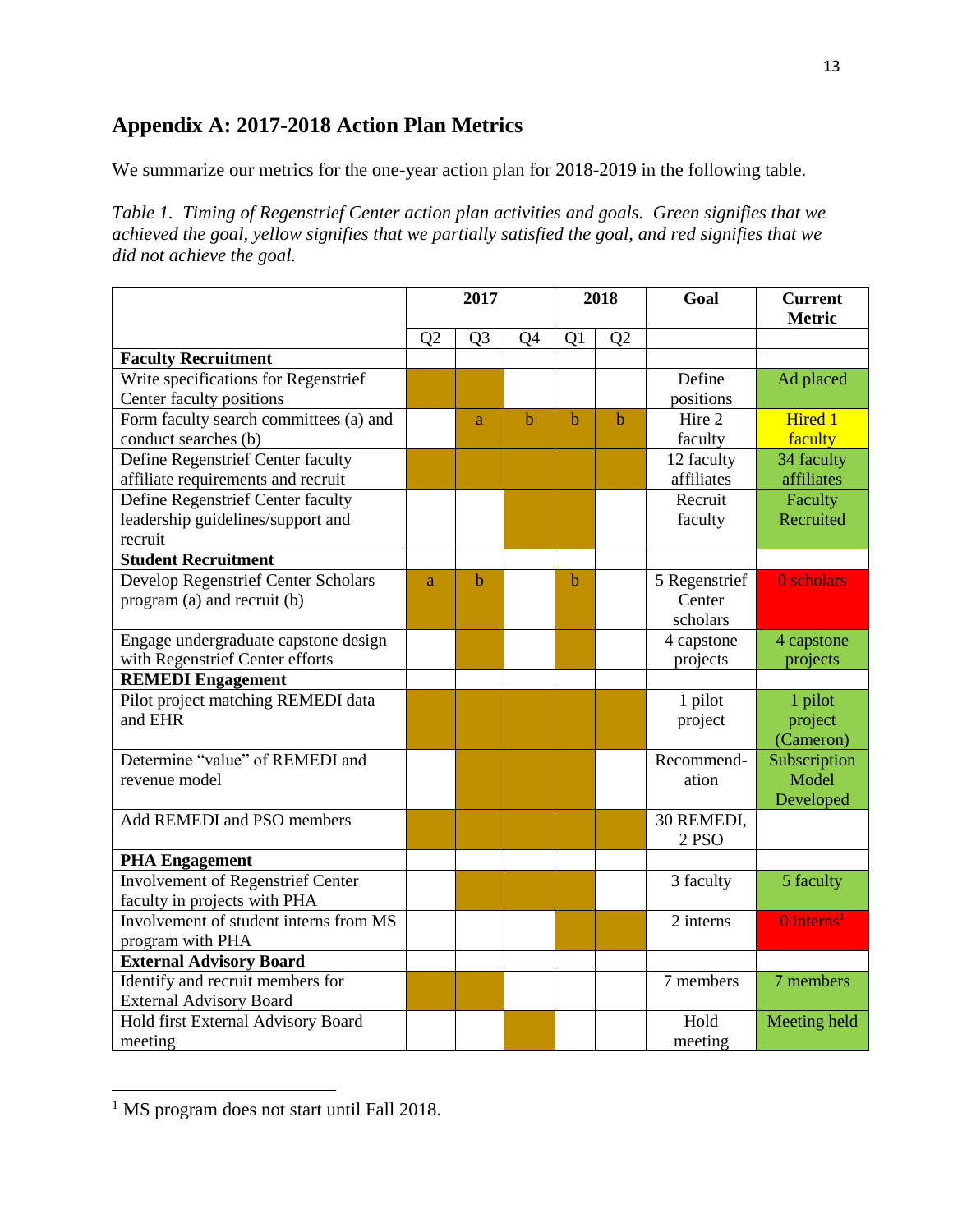| <b>Communicating Regenstrief Center</b>                                         |   |     |   |   |                       |                        |
|---------------------------------------------------------------------------------|---|-----|---|---|-----------------------|------------------------|
| <b>Success</b>                                                                  |   |     |   |   |                       |                        |
| Webpage overhaul (a) and brochure                                               | a | a,b | a | a | Implement             | <b>Brochure</b>        |
| update (b)                                                                      |   |     |   |   | changes               | updates,               |
|                                                                                 |   |     |   |   |                       | webpage in             |
|                                                                                 |   |     |   |   |                       | progress               |
| Invite speakers for distinguished                                               |   |     |   |   | 2 speakers            | 2 speakers             |
| seminar series                                                                  |   |     |   |   |                       |                        |
| Plan for fall Regenstrief Center Forum                                          |   |     |   |   | Co-sponsor            | Co-sponsored           |
| and establish co-sponsor partnership                                            |   |     |   |   |                       | forum                  |
|                                                                                 |   |     |   |   |                       | (Women's               |
|                                                                                 |   |     |   |   | Hold forum            | Health)                |
| Hold fall Regenstrief Center Forum                                              |   |     |   |   |                       | Forum Held<br>Plan     |
| Establish a process for press releases                                          |   |     |   |   | Implement             |                        |
| Press releases of Regenstrief Center                                            |   |     |   |   | plan<br>3 per quarter | implemented<br>6 press |
| accomplishments                                                                 |   |     |   |   |                       | releases               |
| Publish Regenstrief Center e-newsletter                                         |   |     |   |   | Monthly               | e-newsletter           |
|                                                                                 |   |     |   |   |                       | published              |
|                                                                                 |   |     |   |   |                       | monthly                |
| <b>Funding</b>                                                                  |   |     |   |   |                       |                        |
| Identify funding opportunities and                                              |   |     |   |   | 8 proposals,          | <b>Exceed both</b>     |
| submit proposals                                                                |   |     |   |   | \$3M                  | metrics                |
| Support large grant initiative $($ > \$5M)                                      |   |     |   |   | 1 proposal            | Part of large          |
|                                                                                 |   |     |   |   |                       | grant                  |
|                                                                                 |   |     |   |   |                       | initiative             |
| Develop pilot research opportunity with                                         |   |     |   |   | 1 project             | 0 projects             |
| Regenstrief Institute that is externally                                        |   |     |   |   |                       |                        |
| funded                                                                          |   |     |   |   |                       |                        |
| <b>Management</b>                                                               |   |     |   |   |                       |                        |
| Establish an Internal Advisory Board                                            |   |     |   |   | Implement             | <b>Internal</b>        |
| for funding review                                                              |   |     |   |   | plan                  | <b>Board</b>           |
|                                                                                 |   |     |   |   |                       | formed; plan           |
|                                                                                 |   |     |   |   |                       | implemented            |
| <b>Strategic Planning</b>                                                       |   |     |   |   |                       |                        |
| <b>Regenstrief Center Faculty Leadership</b><br>input for 2018-2019 action plan |   |     |   |   |                       | Input<br>received      |
|                                                                                 |   |     |   |   |                       | (December              |
|                                                                                 |   |     |   |   |                       | meeting)               |
| Evaluate metrics and update Regenstrief                                         |   |     |   |   |                       | <b>Metrics</b>         |
| Center strategic plan                                                           |   |     |   |   |                       | evaluated and          |
|                                                                                 |   |     |   |   |                       | will be                |
|                                                                                 |   |     |   |   |                       | updated                |
|                                                                                 |   |     |   |   |                       | (December              |
|                                                                                 |   |     |   |   |                       | meeting)               |
| Submit updated plan to Regenstrief                                              |   |     |   |   | June 2018             | Metrics and            |
| Foundation for approval                                                         |   |     |   |   |                       | update                 |
|                                                                                 |   |     |   |   |                       | provided in            |
|                                                                                 |   |     |   |   |                       | <b>June Report</b>     |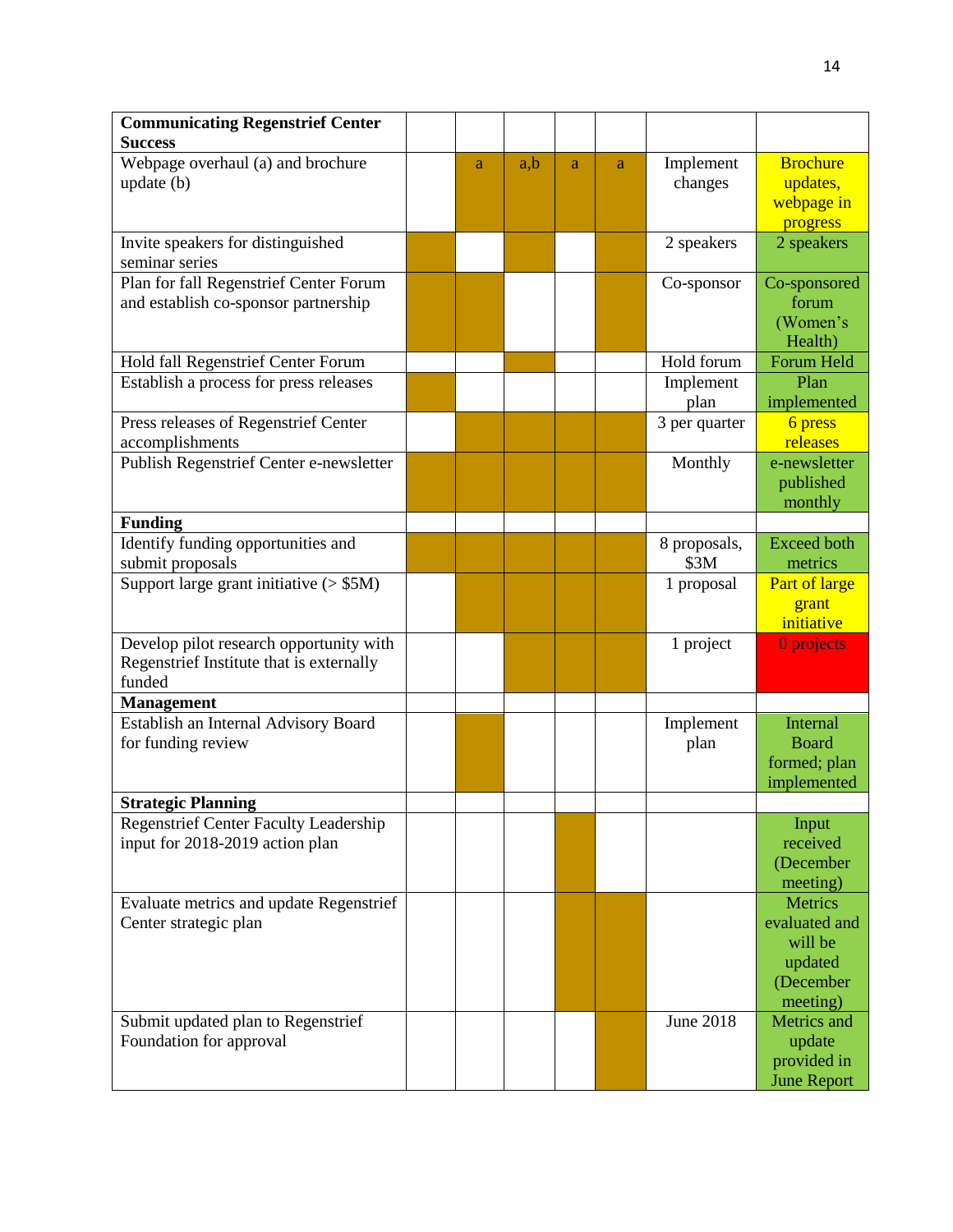*Abbreviation key:*

MS – Professional master's degree in Healthcare Engineering

PHA – Purdue Healthcare Advisors (http://pha.purdue.edu)

PSO – Patients safety organization (https://pso.ahrq.gov)

Regenstrief Center – Regenstrief Center for Healthcare Engineering

(http://www.purdue.edu/discoverypark/rche/)

REMEDI – Regenstrief National Center for Medical Device Informatics

(https://catalyzecare.org/remedi)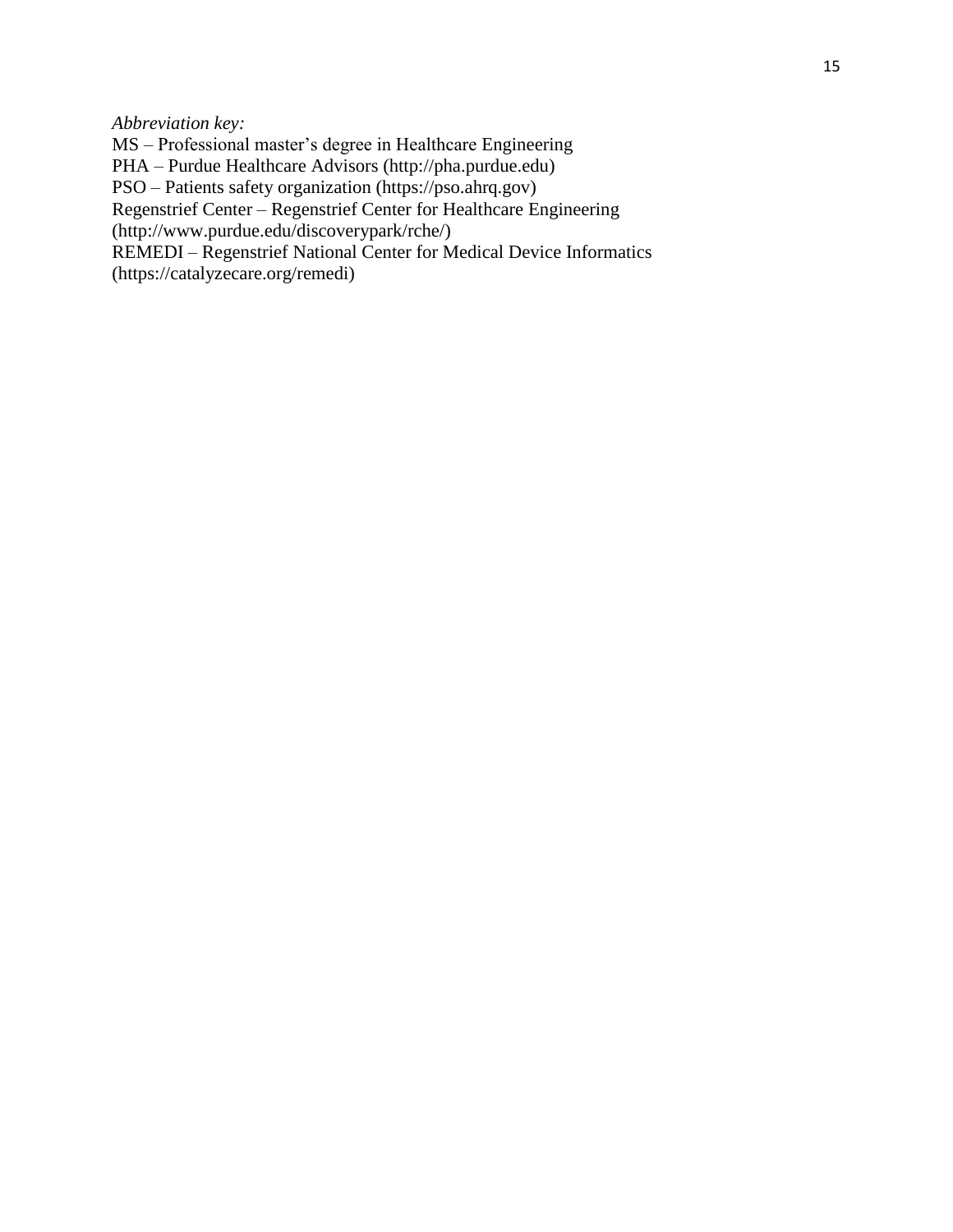#### **Appendix B: Metrics for 2018-2019**

In this Table we summarize one-year action plan and goals.

*Table 1. Timing of Regenstrief Center action plan activities and goals.* 

|                                                                                                                                |                | 2018        | 2019        |                | Goal                                                                  |
|--------------------------------------------------------------------------------------------------------------------------------|----------------|-------------|-------------|----------------|-----------------------------------------------------------------------|
|                                                                                                                                | Q <sub>3</sub> | Q4          | Q1          | Q <sub>2</sub> |                                                                       |
| <b>Faculty Recruitment</b>                                                                                                     |                |             |             |                |                                                                       |
| Write specifications for Regenstrief                                                                                           |                |             |             |                | Define positions                                                      |
| Center faculty positions                                                                                                       |                |             |             |                |                                                                       |
| Form faculty search committee (a) and                                                                                          | a              | $\mathbf b$ | $\mathbf b$ | b              | Hire 1 to 2 faculty                                                   |
| conduct search (b)                                                                                                             |                |             |             |                |                                                                       |
| Recruit faculty affiliates                                                                                                     |                |             |             |                | 10 new faculty affiliates in<br>targeted areas                        |
| Identify 2 Rising Star Professors in                                                                                           |                |             |             |                | 2 faculty                                                             |
| <b>Biomedical Engineering (Gross)</b>                                                                                          |                |             |             |                |                                                                       |
| <b>Development</b>                                                                                                             |                |             |             |                |                                                                       |
| Raise matching funds for endowments                                                                                            |                |             |             |                | Raise \$2M in matching funds                                          |
| <b>Leverage Purdue Activities</b>                                                                                              |                |             |             |                |                                                                       |
| Participate in Purdue 150 Anniversary<br>Event (150 Years of Giant Leaps)                                                      |                |             |             |                | Develop and deliver RCHE-<br>based programs in the theme<br>of health |
| Engage undergraduates in research                                                                                              |                |             |             |                | Actuarial science summer                                              |
| through Purdue data science initiative                                                                                         |                |             |             |                | program and 20 students in<br>the "Data Mine"                         |
| <b>Engage IU School of Medicine</b>                                                                                            |                |             |             |                |                                                                       |
| Recruit IU School of Medicine fellows                                                                                          |                |             |             |                | At least 2 Fellows                                                    |
| as research partners                                                                                                           |                |             |             |                |                                                                       |
| Participate in joint proposals                                                                                                 |                |             |             |                | At least 3 joint proposals                                            |
| <b>Student Recruitment</b>                                                                                                     |                |             |             |                |                                                                       |
| <b>Develop Regenstrief Center Scholars</b><br>program (a) and recruit (b)                                                      |                |             | a           | b              | 1 Regenstrief Center scholar<br>(using Endowment)                     |
| Engage undergraduate capstone design<br>with Regenstrief Center efforts,<br>including industrial and biomedical<br>engineering |                |             |             |                | 4 capstone projects                                                   |
| Participate in DURI and SURF                                                                                                   |                |             |             |                | At least 1 DURI student and                                           |
| undergraduate research programs                                                                                                |                |             |             |                | 1 SURF student                                                        |
| <b>PHA Engagement</b>                                                                                                          |                |             |             |                |                                                                       |
| Involvement of Regenstrief Center<br>faculty in projects with PHA                                                              |                |             |             |                | 4 faculty                                                             |
| Involvement of student interns from MS                                                                                         |                |             |             |                | 2 interns                                                             |
| program with PHA<br><b>External Advisory Board</b>                                                                             |                |             |             |                |                                                                       |
|                                                                                                                                |                |             |             |                | Hold meetings                                                         |
| Hold External Advisory Board meeting<br>and conference calls                                                                   |                |             |             |                |                                                                       |